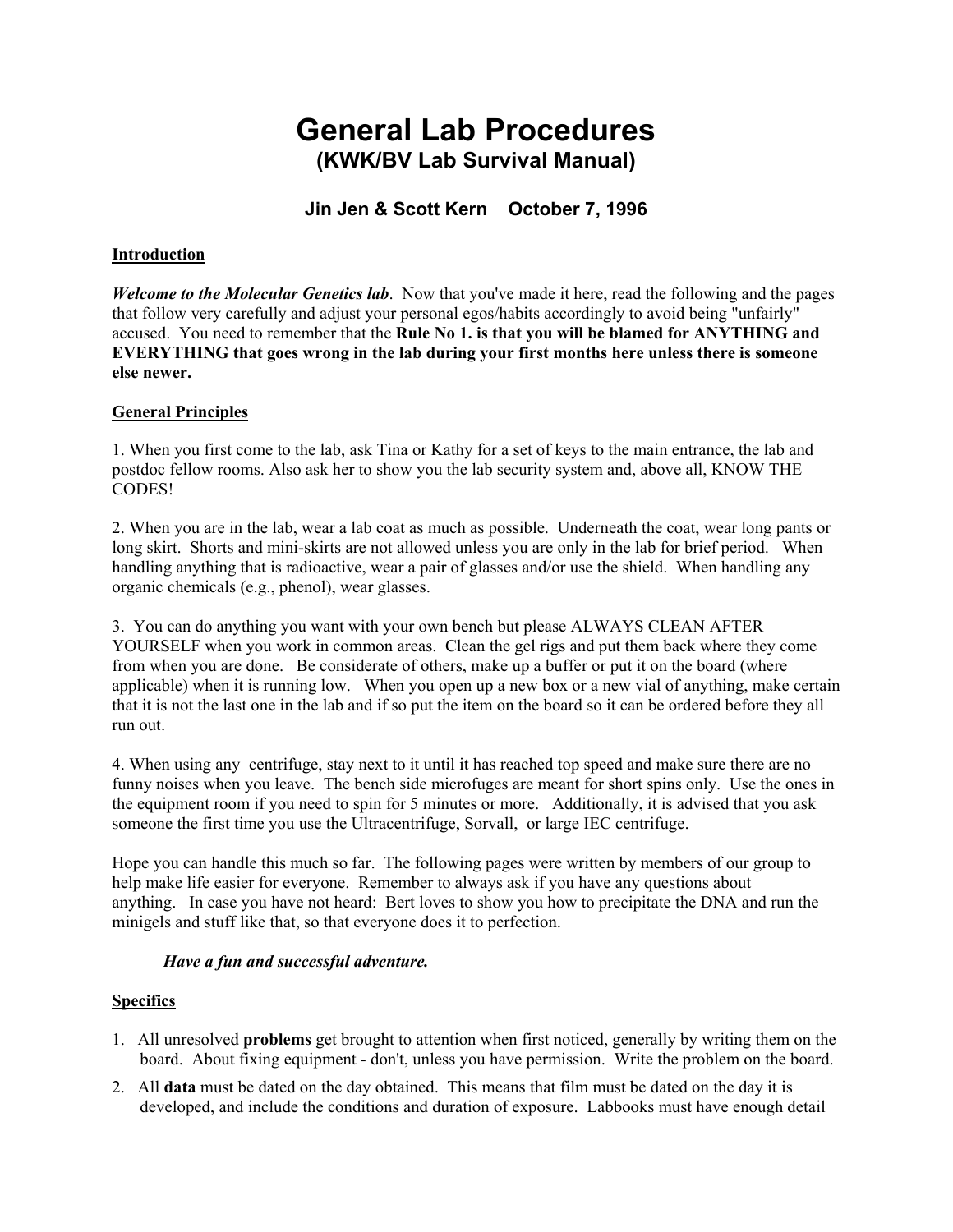so that someone else from our lab can reconstruct what was done on a daily basis. Your copies of our lab protocols, as well as data that are voluminous get put onto a ring, into a ring-binder, or into computer files rather than the lab notebook, but all protocols and all data must be referred to in the labbook at the time of protocol use or data acquisition.

- 3. All tubes and membranes to be stored must include the date of preparation and a unique identification. VWR permanent markers are used for all permanent labelling of tubes for storage. Sarstedt alcohol-soluble markers are used for all labelling of radiographic film. Photographs of gels (except copies) are not marked in or near the lanes.
- 4. **Radiation** rules: Filter tips are used for all pipetting of fresh radioactive label, but are not used generally for routine radioactive solutions. Use of radioactivity is restricted to the following areas: the radiation room, the Speedvac, the PCR machines, and the sequencing rig bench. At all other times, radioactivity should be in an acrylic box, autoradiography cassette, or gel drier. Sign in and out of the radiation room for all uses of radioactivity. Check all areas you have used when you are done and leave nothing behind. Tolerable limits are <5000 in the microfuge, <200 cpm above background anywhere else; higher readings require more cleaning, or label the spot with tape containing your initials, the level of counts detected, and the date; leaving things to soak is not allowed. When aliquotting label, write the assay date and your initials on the tube, not the date you aliquotted it. Don't let label sit at RT once the ice melts; thawing at 4 C is best, and use of a timer is mandatory. The Geiger counter should always be on and nearby whenever radioactivity is used. Use only the equipment and racks marked for radioactive use.
- 5. All junk gets tossed unless **initials and date** are marked are on it. Boxes in use for gel staining must have initials and date, too..

6. About **dishwashing**: Rinse out labware and remove all labels before putting on cart. Put glass graduated cylinders on the bottom shelf of the cart. Always consider the washed glasses suspect. They may have soap or whatever still inside. Rinse all nondisposables with deionized water before using for solutions.

- 7. **Borrowing**: any item borrowed from the lab: Must be borrowed from a specific person, who remains responsible Must be written on the board, example: "JQP borrowed a small cassette from SEK on 1-21-94" The message stays on the board until returned and erased by the one who lent it
- 8. **Gifts**: Borrowing of small amounts of a reagent is generally a gift. The exact quantity needed is aliquotted by our lab's person into another container and that container handed over. People from other labs do not handle our stocks.
- 9. Do not remove journals from the kitchen/waiting room/hallway areas. If you must read an article elsewhere, copy it. Try to read journals in the kitchen/waiting room; that's what these rooms are for.
- 10. **Inventory control:** If you open the **last vial, box, or bottle** of something, it must be written on the board. The first use or opening of any bottle requires that the date and person's initials be written on the label.
- 11. **PCR** rules: always wear gloves. Use filter tips and PCR-clean technique for all genomic samples which may be amplified later. Keep amplified products (phage, plasmids, PCR products, etc.) away from genomic samples and the PCR room.
- 13. The **spectrophotometer** must be turned off if there are no initials on it. The quartz cuvettes cannot be borrowed by members of other labs. Don't use the quartz cuvette to measure solutions containing anything other than purified nucleic acids - use plastic cuvettes instead.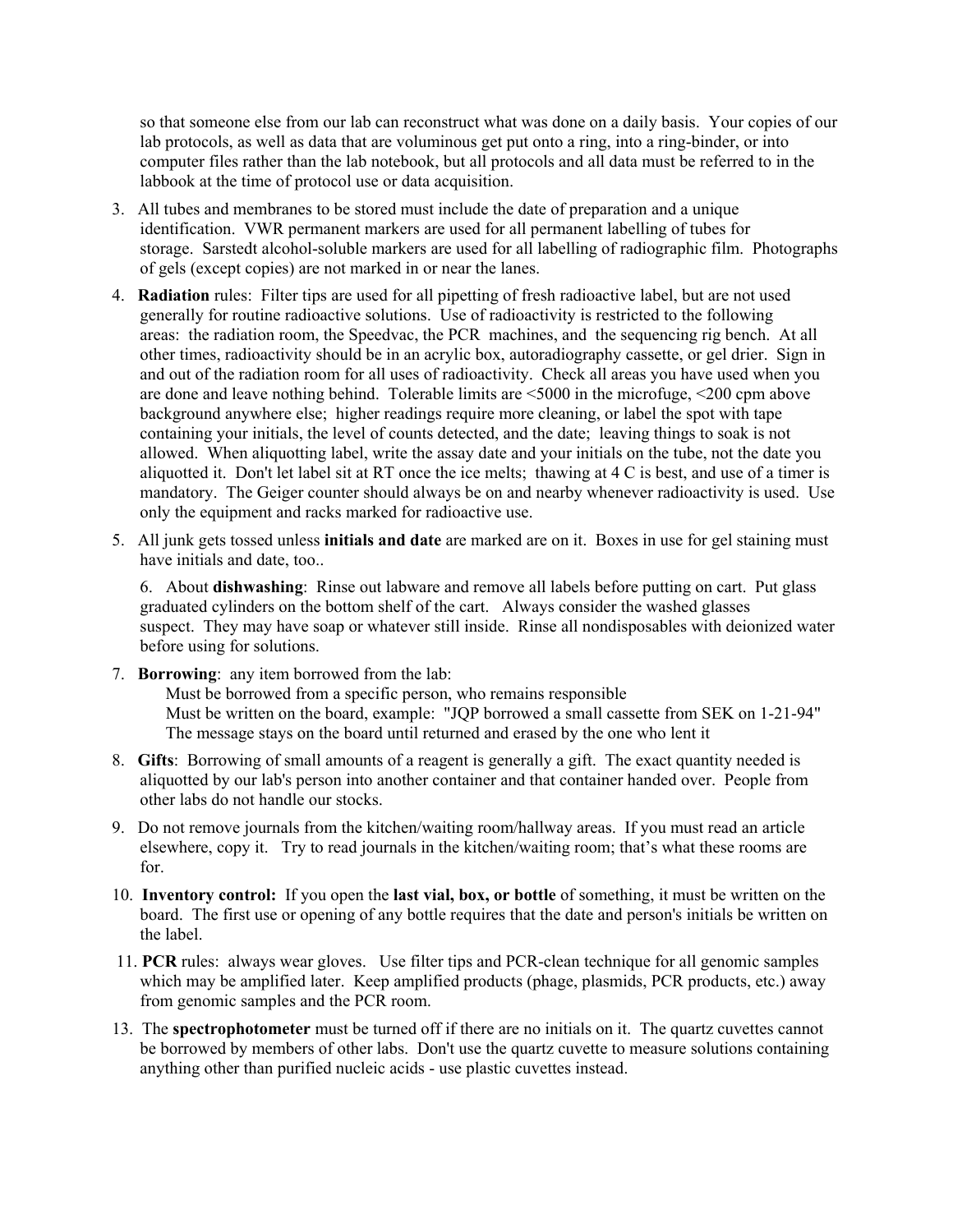- 14. All circulating **waterbaths** must be turned off if no name is attached to the "on" switch. Except for some boiling preps, keep the tops of all tubes safely out of the water - don't trust the seal. Don't leave circulating baths on and unattended for long times as they may run low on water. Keep waterbaths at least 2/3 full. Check before using. Use deionized water to fill; never use tap water.
- 15. **Balance tubes** must have a big mark on the cap to prevent confusion with samples.
- 16. **Waste**: All pipettes (except polypropylene ones) are discarded in separate boxes marked "glass." Toxic chemicals are poured into water-tight bottles. Ethidium bromide (EthBr) solutions are poured into the Schleicher and Schuell thing or into a 4 l bottle containing 1 g Amberlite; when full, the Amberlite is captured by pouring through layered cheesecloth, and the cheesecloth then put in a toxic chemical waste container. Alternatively, use a carboy with Amberlite. Most things we work with go down the sink and are not hazards. Anything which would look bad if washed up on a beach goes in the biohazard bags.
- 17.Use **gloves** to handle specimens, reagents, containers, and lab equipment since DNases and RNases are on your hands, and since you never know when you may touch or splash some phenol or other caustic agent.
- 18.**Security**: Try not to leave a lab door open if no one is in the lab. The set of common lab keys don't go in pockets. Last one out of the lab at the end of the day must check waterbaths and Bunsen burners, lock doors, and turn off and conceal the stereo, etc. Check the list on your way out.
- 19.Don't leave a **centrifuge** until it reaches the set speed. Sometimes an imbalance isn't recognized until harmonic vibration sets in at a stable speed.
- 20.Autoradiography **cassettes** should be sealed and labeled with a piece of tape opposite the hinged side, with your initials and the date the film will be developed. Cassettes without tape or past their date will be assumed empty or ready to develop by anyone needing a cassette. Film cassettes can be stored only in the designated cassette drawer. This means they can't be kept at your bench between uses
- 21. Wash the tissue culture hood with a 1:100 dilution of **Wescodyne**, not with expensive alcohol.

#### **Procedures for Reagents**

- 22. Know where the **eyewash/showers** are, and know how to use them.
- 23. Keep a lid on all supplies in use. This includes the tips and tubes at your bench, which can accumulate dust; keep them in a drawer or box, and replace the lid on tips between uses.
- 24. **Pour out** all chemicals. If you pour too much, discard the excess or you'll contaminate the stocks with DNA or nucleases. **Never use a spatula.**
- 25. **Agarose** dissolve in screw-capped Erlenmeyer flasks, not in Schott bottles or in open flasks. Agarose can become superheated, and suddenly boil explosively into your eyes.
- 26. Pay attention to the **composition of containers**. Glass and polypropylene are chemically resistant to virtually all compounds we use. If you use some other type of container, make sure that it is appropriate for your intended use. If you are using something you are unfamiliar with, ask and learn about it before use. Examples: chloroform dissolves polystyrene tubes; phenol/chloroform dissolves plastic serological pipettes; polypropylene melts on a hotplate - use glass instead; polyethylene melts when autoclaved; polystyrene tubes are not as resilient as polypropylene and can crack under moderate forces (3000 x g).
- 27. **Pipetting** by mouth is forbidden. Pipettemen seals develop leaks with time; check the calibration regularly and get seal replaced when leakage noted (esp. with expulsion of viscous solutions).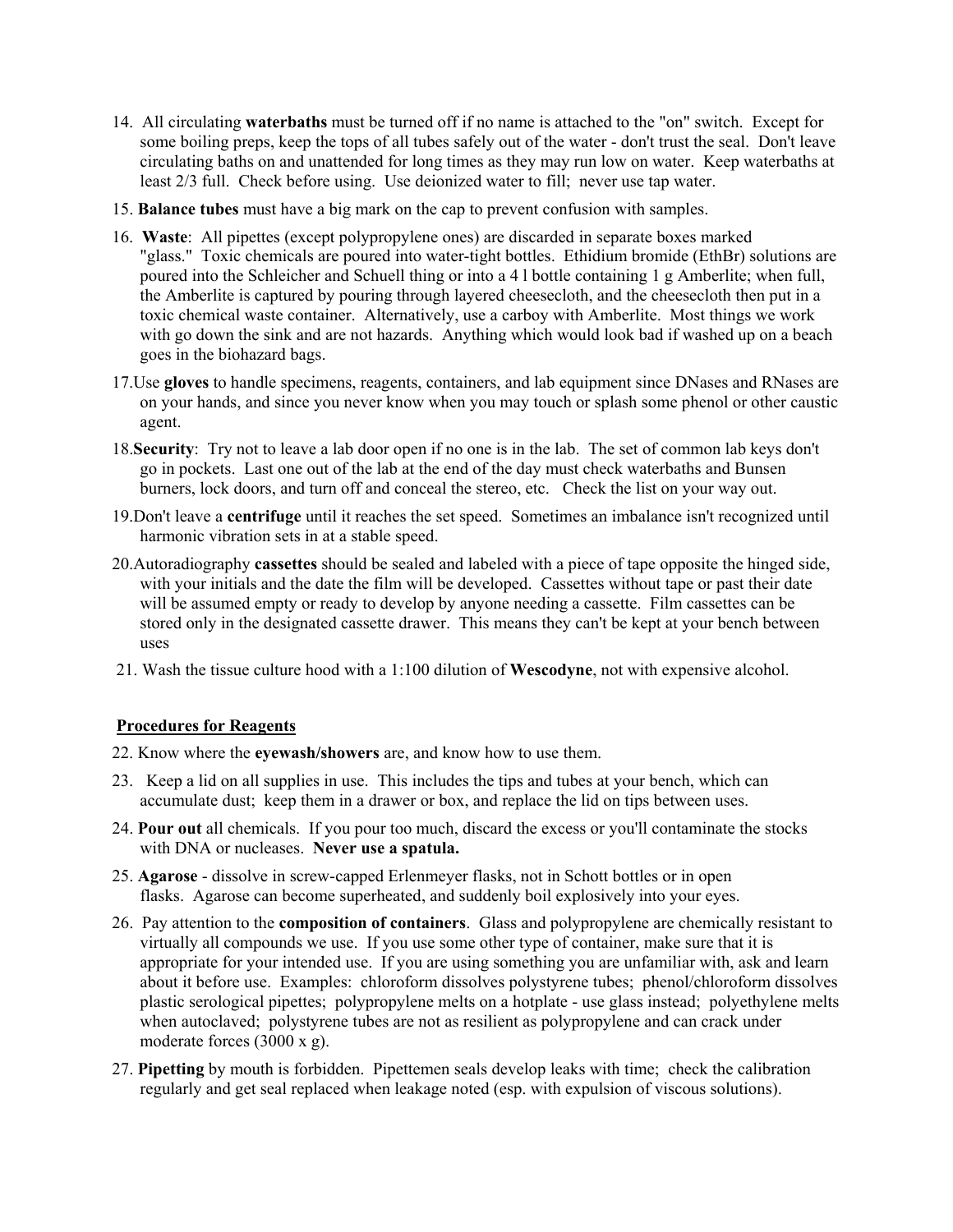- 28. Avoid **stirbars** whenever possible since they may be contaminated with DNA, etc.
- 29. All solutions are made with 18 Mega **water.** Don't consider water pure after a day of storage get new water.
- 30. **Labelling** and storage: All bottles of solutions or boxes of aliquotted solutions must have 1) solution name or a list of all components and pH if no common name is available, 2) initials of maker, and 3) date of making. Concentrated solutions should have the "x" value on the box or bottle label. Example: "10% SDS/Proteinase K 5 mg/ml 10X 1/92 AS". Freezer boxes must be labelled on both the top and the side. All tubes in the box must have at least a brief unique label (such as "L" for L-STET). All agar plates must be labelled with the antibiotic color code and be stored in a bag labelled as above. All freezer boxes must have a rubber band. They will on occasion be accidentally dropped by someone else, and it is unfair for you to turn their mistake into a catastrophe just because you omitted the rubber band.
- 31. About **condensation**: After incubations, centrifuge tubes briefly to bring down condensate from the lid before opening the tube. Warm up all dry chemicals to room temperature before opening to prevent condensation from forming in the reagent. Condensation on dry ice converts the 95% ethanol in the dry ice traps to a suspension of ice crystals, which impairs trap efficiency.
- 32.Don't let liquids touch **lids** of bottles, as the rim and lid are best considered contaminated. Prevent liquid touching rim or lid of test tubes also, if possible.
- 33. Common **sterile stock solutions** must be poured out or pipetted with a sterile pipette in the laminar flow hood. Other solutions should be poured out or pipetted with a new disposable pipette. Never put a Pipetteman into a bottle. Pipettemen are not pipettes and can contaminate solutions with plasmids or PCR products. Gibco-style bottles don't stand heat well, and break, so they generally can't be heat-sterilized.
- 34. About **frozen aqueous solutions**: they expand, fractionate, and sublimate. Don't aliquot more than 1 ml in a 1.5 ml tube. Tightly cap all tubes, and use a screw-cap tube for long-term storage. Use a small tube for small volumes. Don't fill glass bottles more than half full, or they will crack from the expansion. No frozen solution gets used until all of it thaws and is mixed. Radioactive compoundsl always gets mixed by pipetting before use.
- 35. **pH adjustments** must be done with the solution at room temp unless specified otherwise. Note: solutions are often made by heating to improve dissolution and heat is often given off upon dissolving or pH titration, and a cooling period is necessary before pH is adjusted further. Don't use pH meter on protein solution or detergents. They can coat the electrode.
- 36. Put a **mark on top** of any tube that is opened and placed back in a stock box. This marks the tubes currently in use and those having possible contamination. When a reagent bottle is opened for the first time, it gets labelled with the your initials and the date.
- 37. Microfuge all **enzyme** tubes to get the residual enzyme off the sides when the tube has not been stored upright, when the volume is low, or before tossing out as "empty" as there are often 10 l or more left. All enzymes go from freezer directly to one of the coolers that are kept in the freezer, and are put back immediately after use.
- 38. Use 10 units of **restriction enzyme** for small digests of  $\leq 1$  ug DNA This is the maximum allowed. DNA concentration must be  $\leq 100 \text{ ug/ml}$ . Enzyme must be  $\leq 10\%$  of total volume. In general, use 10 units of cheaper enzymes per ug of DNA for 30 min., use 4 units of more expensive enzymes per ug DNA for 2-4 hours. Most digests don't exceed 3 ug DNA per 100 ul, exceptions include screening of plasmids with minute  $(\sim 10 \text{ ul})$  digests. Most failed digests are due to an inhibitor in the DNA sample (such as salt) which is not diluted out adequately by small reaction volumes; repeat using a larger volume digest.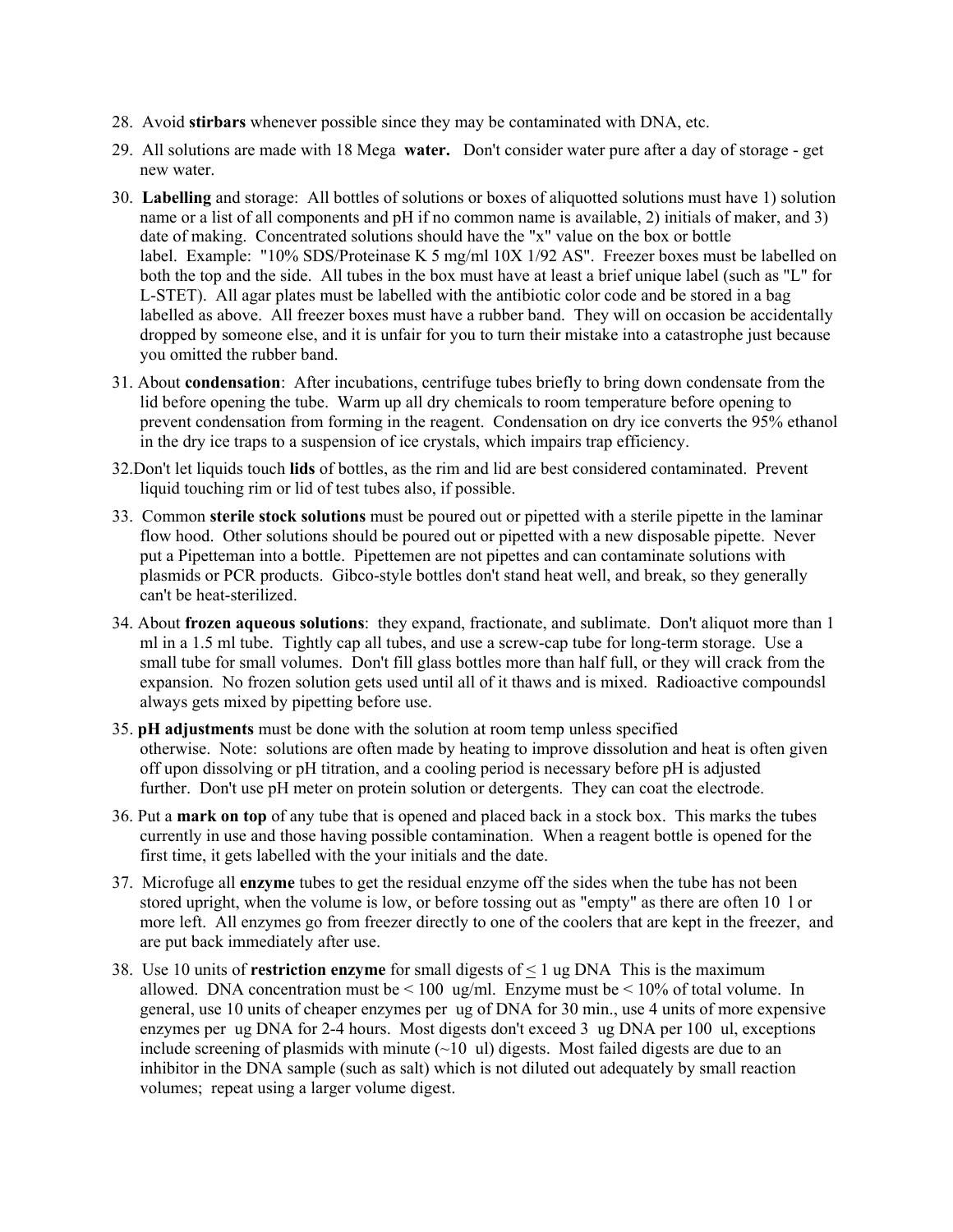#### **Hot Room**

- 1. Sign your name, date and radioisotopes on sign up list mounted on the side of hot room refrigerator.
- 2. Record amount of radioisotope consumed on recording book and hot drum.
- 3. Always check and clean the hot room hood or area each time before and after you finish your work in hot room.
- 4. Don't forget to ask someone else to check and sign you out each time.
- 5. Place your labeled probes, primers into the specially marked plexiglass radioisotope storage racks before you put them in the hot room freezer.

 For stuff that can not fit into storage racks, place them in white storage boxes labeled with your name and date.

 6. Hot tubes and plates not stored in the storage boxes or racks can be trashed into hot drum any time without warning.

### **Common Mistakes & Problems**

1. In PCR, the optimum annealing temperature for reactions run in plates is  $\sim$  5 degrees less than that in tubes. So if you work out optimum temperature in tubes, don't assume it will work the same in plates. So always do PCR in plates, never use tubes.

2. For counting <sup>32</sup>P. The way we usually count is called Cerenkov. It's efficiency is approximately 50%. The numbers you get from a scintillation counter are always cpm. They can be converted to dpm by correcting for efficiency (e.g., 500 cpm = 1000 dpm if efficiency is 50%). Note that 1 Ci = 2.2 x 10 E12 dpm.

3. When reading O.D. on spec, it is imperative to measure a spectrum, not just the 260/280 ratio. The cuvettes change their baseline rather dramatically in comparison to the O.D. value when the O.D. values are low. Therefore you should subtract the 300 nm reading from the other readings to get a much more accurate value (e.g., if A260 is 0.11 and A300 is 0.03, the real A260 is 0.08).

 Also note that both RNA and DNA absorb approximately equally at 260 and 280 nm. So the readings you get likely reflect RNA, DNA, and any nucleic acid in the preps. If you want to find out how much DNA you actually have, use the Cytofluor (Protocol is in book).

# **Protocol on Protocols**

1.Find out if the lab has a protocol for what you will be doing.

2.Follow the protocol directions.

3.If the protocol doesn't work, re-read the protocol to see what you did wrong.

4. Modifications to a protocol are best considered as experiments, to be done side-by-side with the original procedure. If there is no protocol, or if you find an improvement for the protocol, you should prepare a new protocol Review it with BV prior to handing out at a lab meeting.

# **Goals for a Molecular Biology Fellowship**